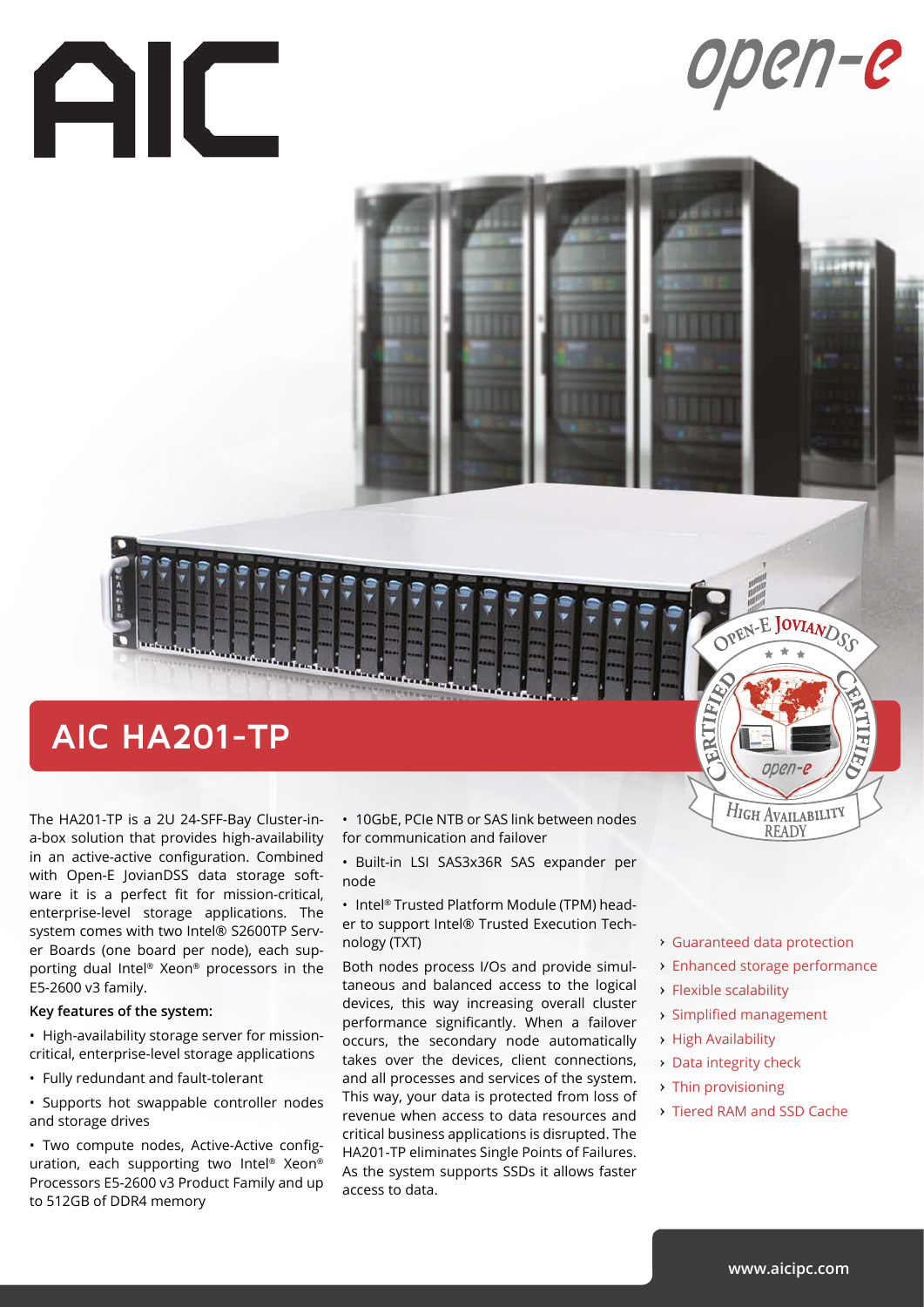#### **Guaranteed data protection**

Datais your most important resource. This is why the Open-E JovianDSSbased HA201-TP includes several mechanisms for data protection. Automatic and scheduled multi-layer data integrity checks ensure data consistency, while unlimited snapshots and clones make it is easy to implement a disaster protection strategy and to instantly roll back to a previous pointin-time. At the same time, a scheduled self-healing mechanism fixes malfunctions and automatically restores full data redundancy in the system. Even when a disk fails, the software-based spare function offers one disk to several RAID arrays, saving you money on extra hardware without compromising data safety.

#### **Flexible scalability**

The HA201-TP will let you experience unlimited flexibility and minimize unappreciated downtime. Open-E JovianDSS uses a 128-bit file system that includes unlimited snapshots for easy backup, unlimited clones for easy duplication, unlimited capacity with volume sizes up to one Zetabyte, as well as unlimited amount of disks which can be increased on the fly without effort by using thin provisioning. There are no limitations and you may easily control the total cost of ownership and expand your storage infrastructure as data grows.





#### **Enhanced storage performance**

Nowadays, enterprise storage has to provide big capacity while also being fast, affordable and include reliable support. This is exactly what HA201-TP has to offer. Open-E JovianDSS-based HA201-TP is an innovative hybrid storage system fusing the capacity of HDDs with the performance of SSDs in a single solution that offers high performance while lowering cost. Additionally, by leveraging capacity optimization technologies and advanced tiered SSD and RAM caching, HA201-TP provides an overall efficiency boost and increased cache performance. On top of that, powerful tuning tools allow the system to optimize on I/O heavy databases or high throughput video editing equally well and predefined profiles save annoying testing time.

#### **Simplified management**

Managing Open-E JovianDSS and its extensive features is easy and intuitive compared to many competing solutions on the market. The WebGUI provides a quick overview and management of all storage resources and features. After extensive analyses of storage usage and user interaction the clicks per step in each functionality have been reduced to a minimum, i.e. in creating iSCSI targets or when expanding the size of your storage. This way, you are able to quickly and easily manage HA201-TP with Open-E JovianDSS, barely involving actions of a storage administrator.

#### **test results Active-active failover resource switching time test results**

| <b>Total number</b><br>of targets | Switching time<br>[seconds] | Performance test results<br>[passed/failed] |
|-----------------------------------|-----------------------------|---------------------------------------------|
|                                   | 21                          | passed                                      |
| 10                                | 24                          | passed                                      |
| 20                                | 28                          | passed                                      |

## **High Availability solution functionality**

| <b>Functionality test name</b>                         | Functionality test results<br>[passed/failed] |  |
|--------------------------------------------------------|-----------------------------------------------|--|
| Manual Failover                                        | passed                                        |  |
| Automatic Failover triggering after<br>network failure | passed                                        |  |
| Automatic Failover triggering after<br>shutdown test   | passed                                        |  |
| Automatic Failover triggering after<br>reboot test     | passed                                        |  |
| Automatic Failover triggering after<br>power-off       | passed                                        |  |
| Automatic Failover triggering after<br>I/O test        | passed                                        |  |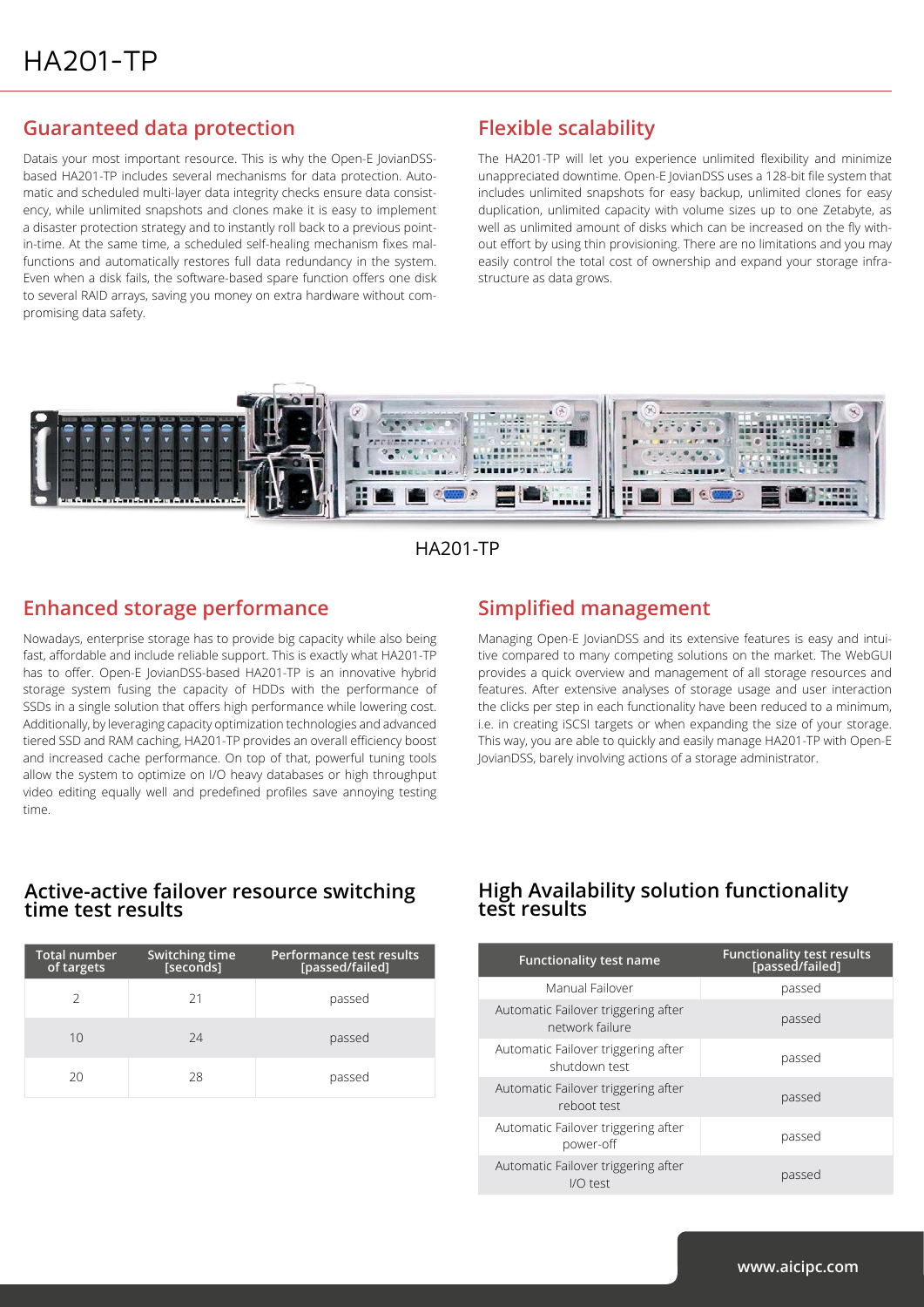#### **High Availability**

The HA201-TP is a perfect option if you are looking to deploy a High Availability cluster setup with NFS or iSCSI for storing business- critical data. With the Open-E JovianDSS High Availability Cluster Feature Pack the HA201-TP ensures reliability and redundancy through failover in case of a failure. By using the cluster management software, all features related to the cluster setup can be quickly accessed and maintained - everything is in one place and guarantees ease of use for the storage administrator. Moreover, Open-E JovianDSS includes an independent Virtual IP (VIP) addresses feature. With this, VIPs can be used by multiple servers and flexibly switched at all times. When a hardware failure is detected, VIPs are automatically moved from the primary to the secondary node without the client servers noticing a timeout

#### **Data integrity check**

The HA201-TP storage system effectively detects data corruption, as even minor integrity violations could cause loss of data. HA201-TP ensures reliability by check-summing individual blocks of data and once faulty blocks have been detected they are automatically rewritten. If the same error is found several times the data blocks are moved to different parts of the HDD. Each read/write is checked automatically plus you can schedule to perform checks on not accessed blocks. All actions are done in atomic writes to ensure consistency of your data and to reduce data loss, even during power cuts.

#### **Tiered RAM and SSD Cache**

The Open-E JovianDSS-based HA201-TP works as a tiered storage environment - dramatically speeding up access to frequently accessed files. It uses a caching algorithm to cache "often used" and "recently used" data separately, and provides the best performance for your storage by tiering hot data between RAM and SDD Cache. In HA201-TP data is always saved on HDDs and only Hot Data is stored in RAM and SSD to ensure data safety and increase performance weeks, hours or even minutes. With HA201-TP it is easy to manage storage capacity and set notifications when physical space shrinks.



#### **Thin provisioning**

The HA201-TP uses thin provisioning to improve your storage utilization by allocating just the exact amount of server space at the time it is required. You'll eliminate the cost of unused storage space and never again have to pre-allocate storage up front and buy too much hardware. In HA201-TP there is no need for evaluating storage requirements and take the risk of rebuilding the entire system when it runs out of space. With this system it is easy to manage storage capacity and set notifications when physical space shrinks. This is a highly scalable solution – just add physical disks as your data grows.





iSCSI Active-Active iSCSI Active-Active